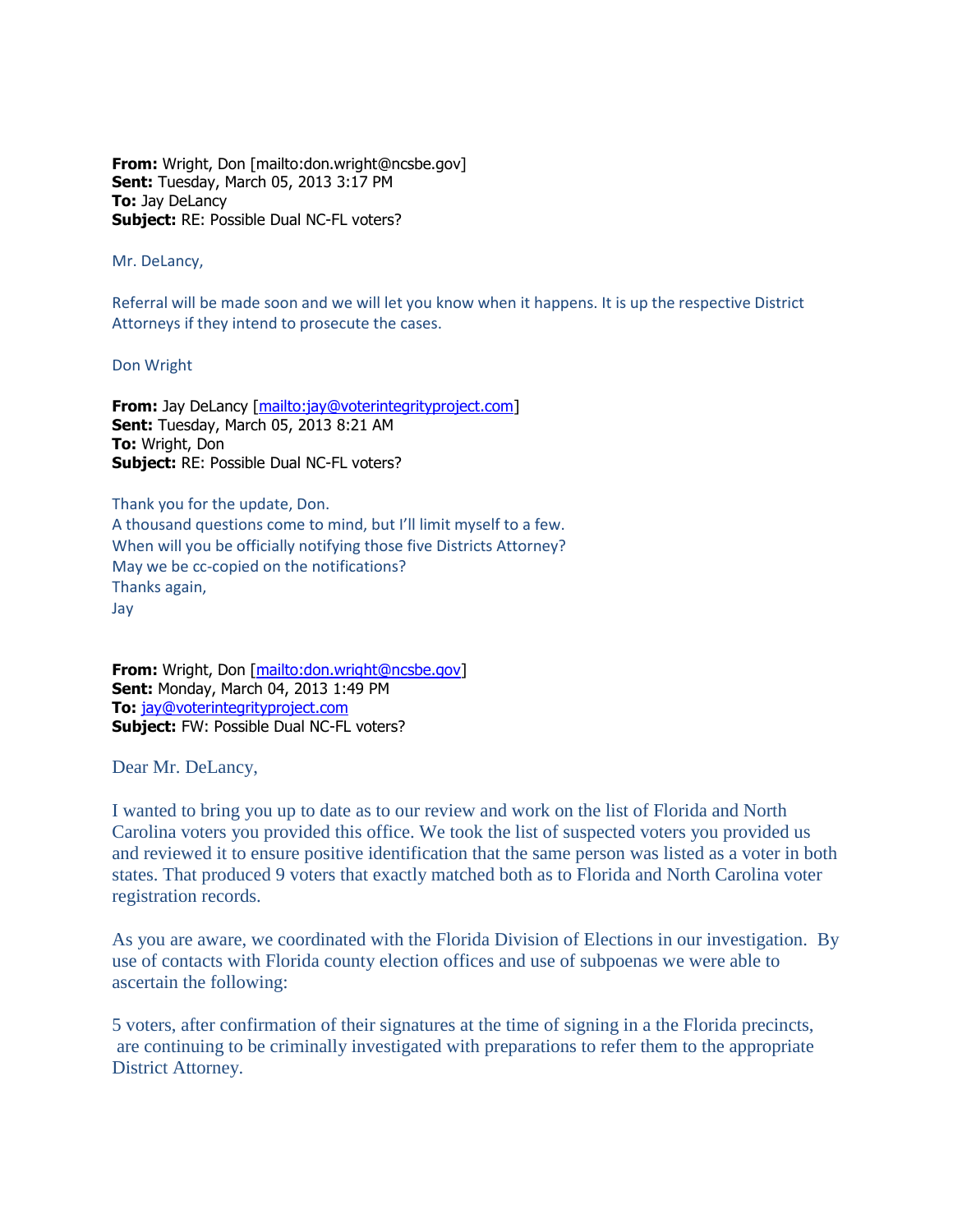It appears that 4 voter histories in Florida were incorrect. Like with the five cases above, this agency had requested that the voter sign-in signatures be compared with the precinct documents signed by the voters that provided the basis of the voted voter history. Upon this exam by the Florida county election offices, it was determined three other voters had sign on the wrong lines that involved three of these four voters thus giving a false impression that these three voters had voted in Florida. We were informed by a Florida County elections office that the fourth voter was given a voter history in error, that he had not voted. Thus it does not appear there is a basis to believe double voting occurred in these cases, and these four criminal investigations are now concluded.

> Don Wright General Counsel

**From:** Wright, Don **Sent:** Monday, January 28, 2013 3:55 PM **To:** Degraffenreid, Veronica **Subject:** FW: Possible Dual NC-FL voters?

I am guessing Gary will be forwarding this to you

**From:** Jay DeLancy [\[mailto:jay@voterintegrityproject.com\]](mailto:jay@voterintegrityproject.com) **Sent:** Monday, January 28, 2013 3:14 PM **To:** [divelections@dos.state.fl.us;](mailto:divelections@dos.state.fl.us) Wright, Don; Bartlett, Gary **Cc:** 'Rep. Paul Stam'; Rep. David Lewis; [george.cleveland@ncleg.net;](mailto:george.cleveland@ncleg.net) [merlin1246@aol.com](mailto:merlin1246@aol.com) **Subject:** Possible Dual NC-FL voters?

This message is a follow-up to an earlier phone conversation with Eddie Phillips from the Florida Secretary of State's Election Division Director's office. The bad news is that we may have discovered up to 33 persons who voted last November in both Florida and North Carolina. The good news is that one ambiguity in our data could be resolved with some help from your end and it could mean that all of these voters are just be same-name heirs… and nobody broke the law!

## - But first…

-

Good afternoon! I lead an organization of dedicated computer programmers, database managers, auditors, paralegals and even a retired Quality Engineer who frequently donate some of their "surplus intellectual capital" to root out vulnerabilities in our state's election laws. Recently, we have been researching the voter histories of both Florida and North Carolina to see if any voters may have illegally taken advantage of their multiple residences by voting twice in the Nov 2012 election. Attached is a spreadsheet of our findings, but please read the remainder of this message before jumping to any conclusions.

These are the steps we took in this research:

We built a list from your office's Jan 2013 Florida voter history to find more than 500 Florida voters who listed a NC alternate address AND voted in Florida during the November 2012 election period. We then ran a program matching that list against the NC (January 2013) voter history to see if any of those voters had also voted from their alternate NC address. If the alternative address they gave to Florida seemed to match their NC voter address AND if they voted in NC during the Nov 2012 election period, then we put